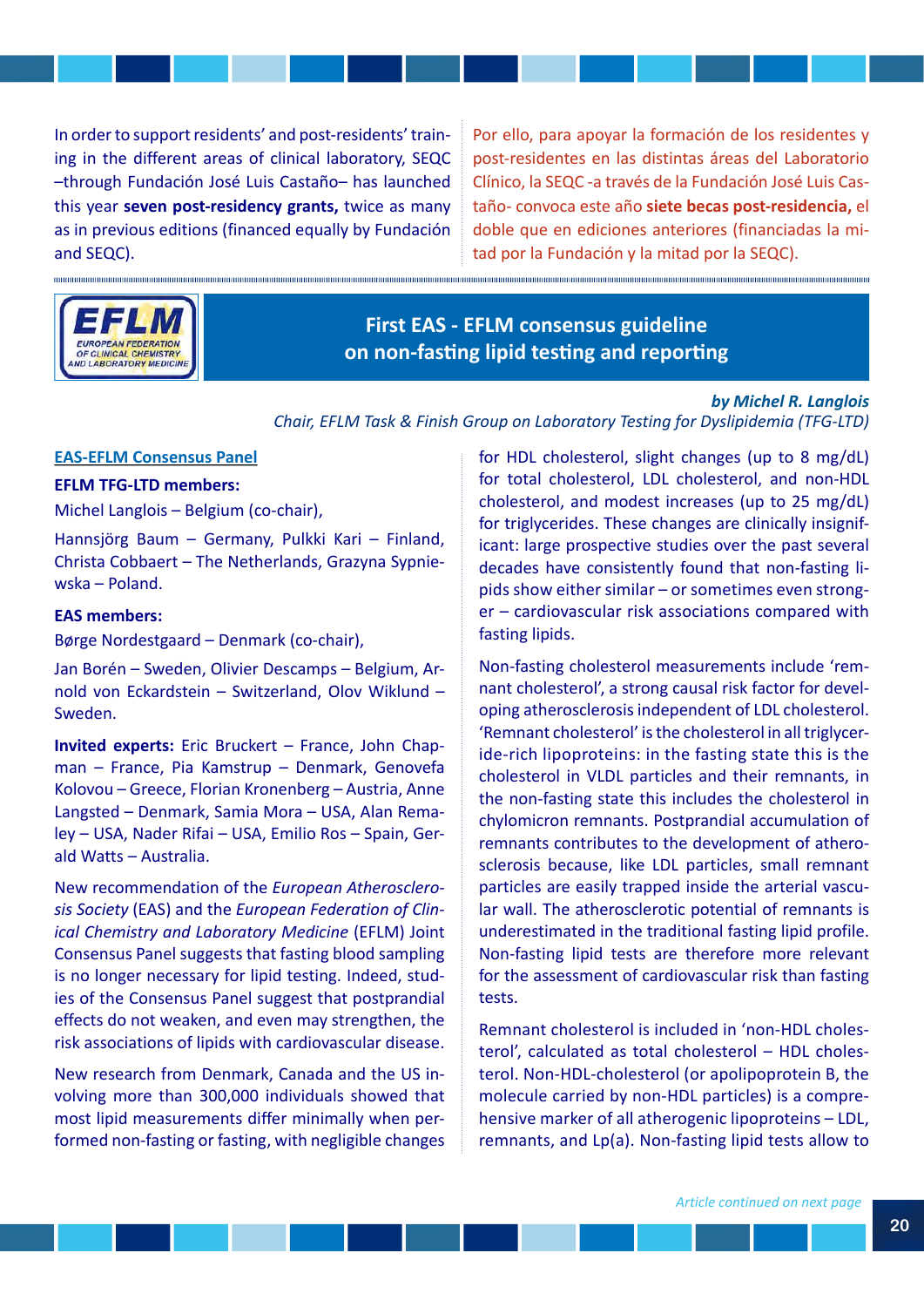**Table Flagging of lipid concentration risk cutpoints on laboratory reports**

| <b>Test</b>            | <b>Desirable value</b>                                                                               |  |  |  |  |
|------------------------|------------------------------------------------------------------------------------------------------|--|--|--|--|
| <b>Triglycerides</b>   | Fasting $<$ 1.7 mmol/L (150 mg/dL)<br>Nonfasting <2 mmol/L (175 mg/dL)                               |  |  |  |  |
| Total cholesterol      | $<$ 5 mmol/L (190 mg/dL)                                                                             |  |  |  |  |
| LDL cholesterol        | $<$ 3 mmol/L (115 mg/dL)<br>Fasting < $3.8$ mmol/L (145 mg/dL)<br>Nonfasting <3.9 mmol/L (150 mg/dL) |  |  |  |  |
| Non-HDL cholesterol    |                                                                                                      |  |  |  |  |
| <b>HDL</b> cholesterol | $>1$ mmol/L (40 mg/dL)                                                                               |  |  |  |  |
| Apolipoprotein A1      | $>1.25$ g/L (125 mg/dL)                                                                              |  |  |  |  |
| Apolipoprotein B       | $<$ 1.0 g/L (100 mg/dL)                                                                              |  |  |  |  |
| Lipoprotein(a)         | $<$ 50 mg/dL                                                                                         |  |  |  |  |

assess the total spectrum of cholesterol: "the good (HDL), the bad (LDL), and the ugly (remnant) cholesterol"!

The 2016 EAS-EFLM Consensus Panel provided specific cutpoints for desirable fasting and non-fasting lipid concentrations to be reported by the laboratories (Table). The Panel defined elevated non-fasting triglycerides as  $\geq$ 175 mg/dL ( $\geq$ 2 mmol/L) and recommended repeat fasting measurement is necessary when non-fasting triglycerides are >400 mg/ dL. They recommend flagging of alert values for life-threatening conditions on the laboratory reports, such as triglycerides >880 mg/dL (chylomicronemia syndrome with risk of acute pancreatitis) and LDL cholesterol >190 mg/dL (Familial Hypercholesterolemia).

This is the first international recommendation for non-fasting lipid testing in routine clinical practice. In Denmark a non-fasting lipid profile has been the standard since 2009. It is well-known that fasting is not practical for patients, especially for patients with diabetes or other medical conditions that make it difficult to fast, and for children. Most patients are not fasting when they are initially evaluated by their doctors, meaning that patients often have to return on an alternate day for fasting blood sampling and

a repeat visit to the doctor is necessary. For the laboratories, requiring routine fasting samples reduces workflow efficiency due to the early morning congestion of blood samples. All these factors contribute to lack of efficiency in the healthcare system and to increased healthcare costs. These problems disappear by using non-fasting lipid tests.

This recommendation is the result of fruitful collaboration between the EAS and the EFLM *Task and Finish Group – Laboratory Testing for Dyslipidemia* (TFG-LTD), involving 21 World medical experts from Europe, Australia, and the US.

### **Reference**

Nordestgaard BG, Langsted A, Mora S, Kolovou G, Baum H, Bruckert E, Watts GF, Sypniewska G, Wiklund O, Boren J, Chapman J, Cobbaert C, Descamps O, von Eckardstein A, Kamstrup PR, Pulkki K, Kronenberg F, Remaley AT, Rifai N, Ros E, Langlois M. Fasting is not routinely required for determination of a lipid profile: Clinical and laboratory implications including flagging at desirable concentration cut-points. A joint consensus statement from the EAS and EFLM. Eur Heart J. 2016 [Epub ahead of print] *htp://eurheartj.oxfordjournals.org/lookup/doi/10.1093/eurheartj/ehw152*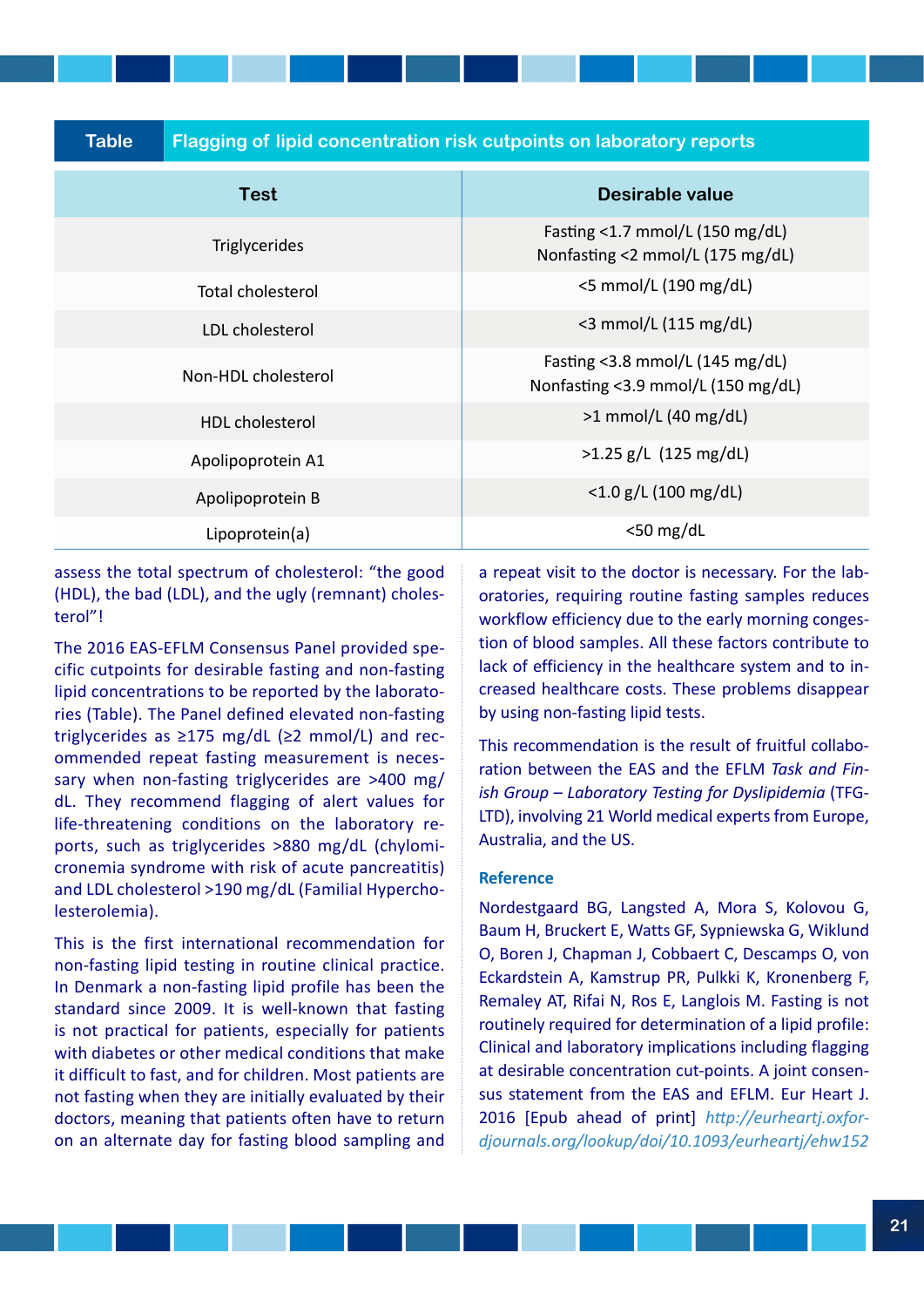

### *by Ferruccio Ceriot EFLM WG-H Chair on behalf of the EFLM WG-Harmonisation in Total Testing Process*

Following last year's survey on Harmonisation activities, the EFLM WG-H intends to start a campaign for the harmonization of units of measurement.

The campaign is articulated in various steps and, to be effective without generating confusion among the patients and the clinicians, it should be coordinated within each country and, possibly, amongst countries. For this reason we are proposing a series of dates for the implementation of these changes and of suggestions on how to implement them effectively.

In the following document, you can find the first two steps proposed. A third one will be the promotion of the use of mmol/L for reporting electrolytes (Sodium, Potassium, Chloride, Calcium, Magnesium and Inorganic Phosphate), a specific document will be prepared and distributed afterwards.

The WG is closely working with EFLM National Societies to explore the feasibility of the project.

## **HARMONISATION OF THE UNITS OF MEASUREMENT**

### **Step 1: Change from mL to L as unit of volume**

As indicated by Dybkaer and Jorgensen 50 years ago (1), the litre (or liter), symbolized "**L**", is the recommended unit of volume. Despite this clear recommendation, very frequently the millilitre "mL" is still used as unit of volume. Changing from mL to "**L**" is very easy, the numbers will not change. A single time warning to the clinicians and general practitioners "**Please note the new units**" will be sufficient.

Here below a non-exhaustive scheme of the requested changes.

| From       | To   |
|------------|------|
| mg/mL      | g/L  |
| $\mu$ g/mL | mg/L |

| ng/mL | $\mu$ g/L |
|-------|-----------|
| pg/mL | ng/L      |
| µU/mL | mU/L      |
| mU/mL | U/L       |
| AU/mL | KAU/L     |

(1) **Dybkaer K, Jorgensen R.** *Quanttes and Units in Clinical Chemistry. Including Recommendaton 1966 of Commission on Clinical Chemistry of IUPAC and IFCC.* København: Munksgaard, 1967

## *By July 15 2016, all laboratories are asked to have in place this type of reporting.*

## **Step 2: Change to the litre for reporting protein concentration**

In the same paper of 1967 (1) Dybkaer and Jorgensen indicated that the "decilitre" (dL) is not a recommended unit. All the laboratories that are still reporting **plasma proteins** in mg/dL or g/dL should change to **mg/L** or **g/L**. In fact the reporting of the same protein (e.g. C-reactive protein) in mg/dL by some laboratories and in mg/L by some others may induce wrong interpretations by the clinicians, posing the patient safety at risk. This change will introduce a 10 or 100 fold modification of the numbers and must be carefully prepared.

There are three groups of possible changes:

## *1. From mg/dL to mg/L: results will increase 10 times*

| $P - β2$ Microglobulin |  |
|------------------------|--|
| P-Haemoglobin          |  |
| P-Free Kappa chain     |  |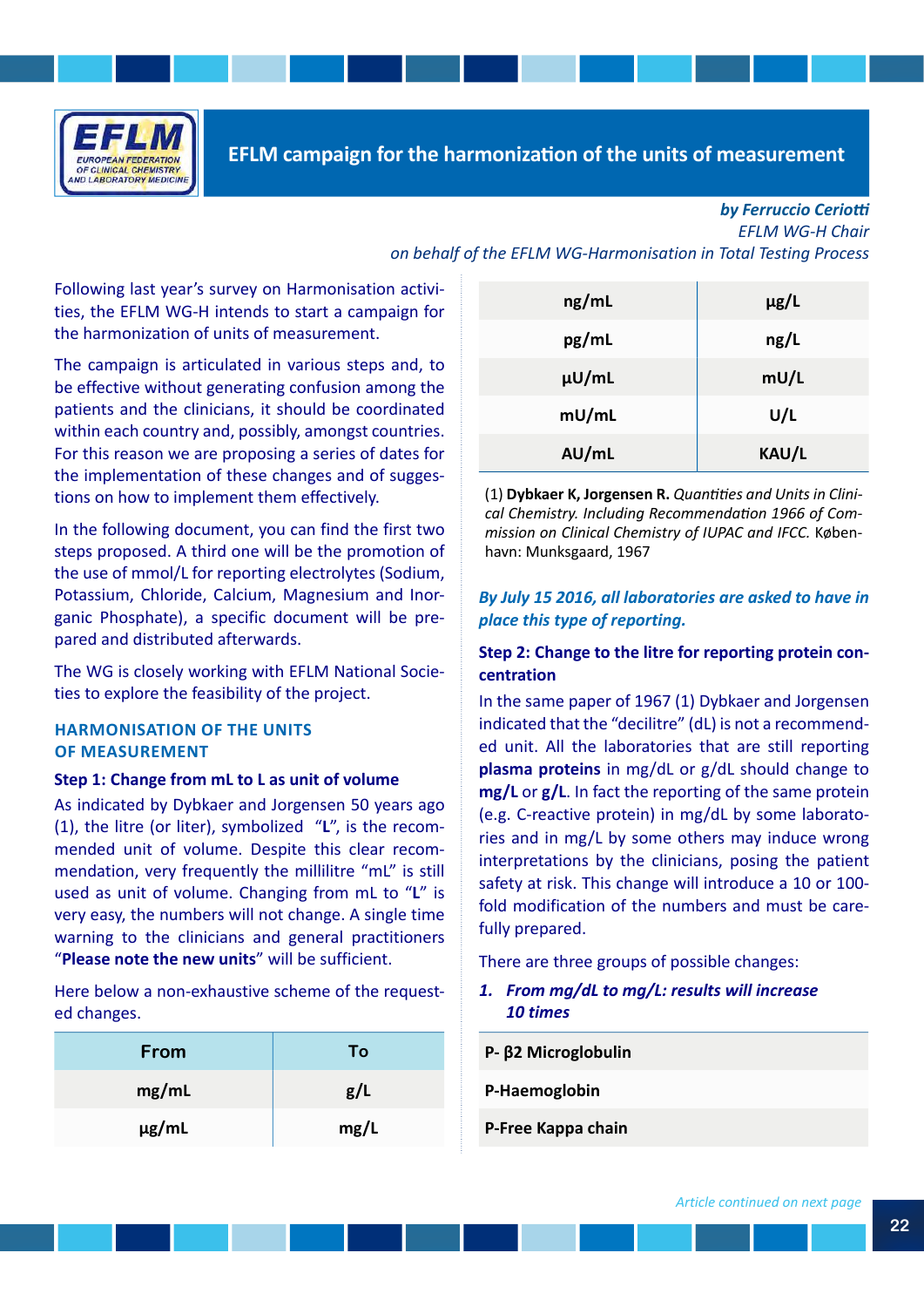**P-Free Lambda chain**

**P-C-reactive protein** 

**P-Transferrin, soluble Receptor** 

**P-Cystatn C**

- *2. From g/dL to g/L: results will increase 10 times*
- **P-Albumin**
- **P-Total protein**
- *3. From mg/dL to g/L: results will decrease by 100-fold (x0.01)*
- **P-Alpha1-Anttrypsin**
- **P-Alpha1-acid glycoprotein**

**P-Alpha2 Macroglobulin**

**P-Apolipoprotein AI**

**P-Apolipoprotein B**

**P-Complement fraction C3** 

**P-Complement fraction C4** 

**P-Ceruloplasmin**

**P-Haptoglobin**

**P-Immunoglobulin A**

**P-Immunoglobulin G**

**P-Immunoglobulin G - Subclasses 1-4**

**P-Immunoglobulin M**

**P-Lipoprotein (a)**

**P-Prealbumin (P-Transthyretn)**

**P-Retnol binding protein**

**P-Transferrin**

In order to minimize the possible confusion, WG-H recommends to performing the changes in two separate phases: those causing a 10-fold increase of the numerical results first, and those causing a 100-fold reduction in a second phase, however it may be considered more practical to do all the changes at the same time.

In any case the following plans and actions should be undertaken by all laboratories when changing level reporting to mg/L or g/L:

- 1. Synchronized adjustment of analyser and computer systems
- 2. Communication and liaison with all service users
- 3. Updating of all documentation and training materials

It is suggested that a standard comment is linked to every report sent out for a period of 12 months and the following wording is suggested: "**Please note new units and the change of the reference intervals**". A message such as that below could be reported with every report for a period of time prior to the change to provide advance notification: "**Please note: From XX.XX.XX, [protein xyz] results will be reported in mg/L (or in g/L) instead of mg/dL in line with national and international guidelines."** If deemed useful an example should be added: "**This means a [C-reactive protein] currently reported as 1.5 mg/dL will be reported as 15 mg/L**" or "**This means a [transferrin] currently reported as 300 mg/dL will be reported as 3.0 g/L**" or "**This means a total protein currently reported as 7.0 g/dL will be reported as 70 g/L**".

- 4. Communication to hospital users and General Practitioners
	- $\supset$  The appropriate committees and staff within your Clinical Governance structure should be informed of your intention to change units of measurement.
	- **C** General Practitioners should be communicated with either directly by a letter or by use of a Newsletter.

*By 31 October 2016, all laboratories are asked to have in place this type of reporting.*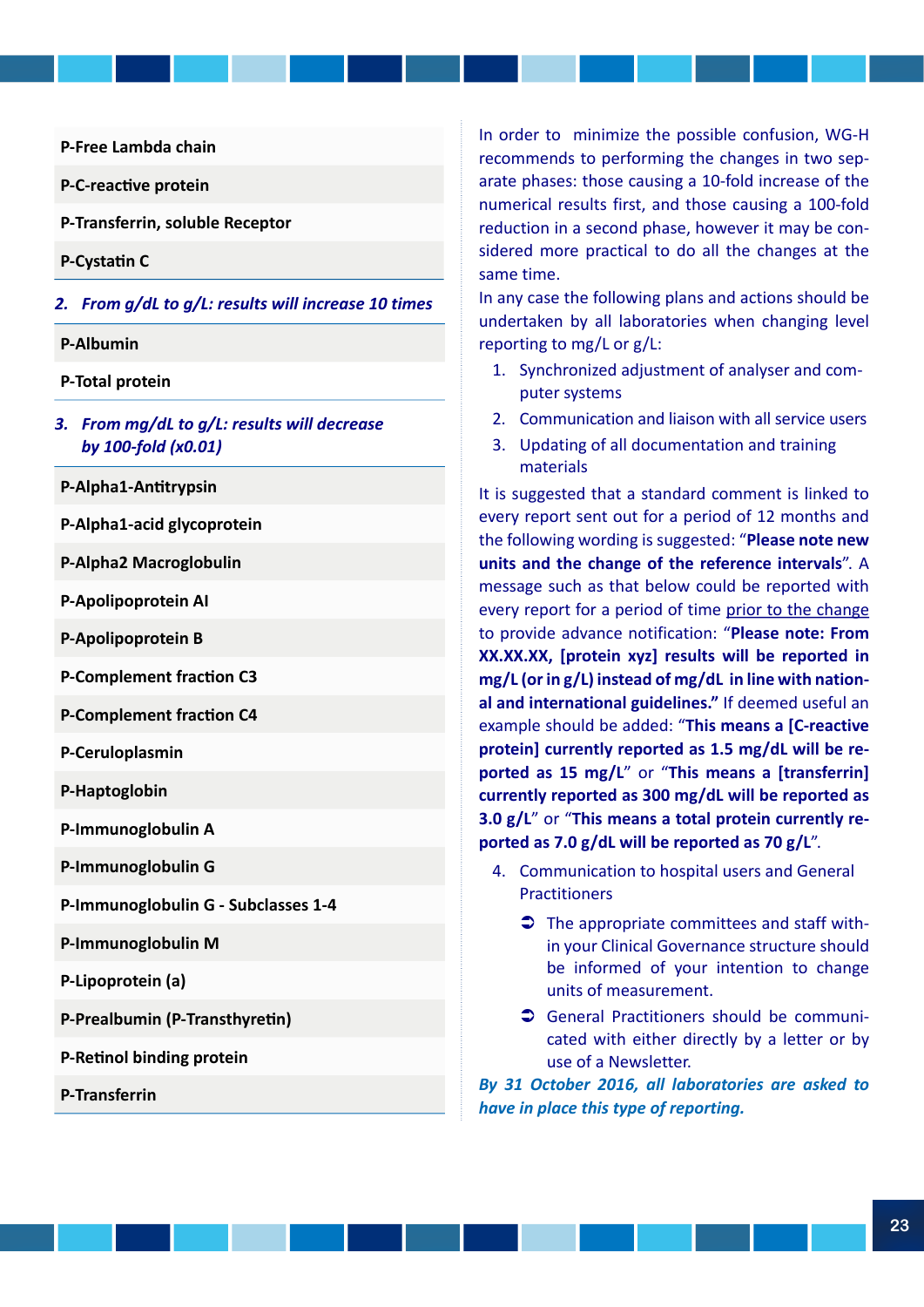

**Focus on the activity of the EFLM Task-and-Finish Group on Standardizaton of the Colour Coding** for blood collection tube closures

> *by Ana-Maria Simundic Chair, EFLM TFG-STCC*

The European Federation of Clinical Chemistry and Laboratory Medicine (EFLM) has recently established a Task-and-Finish Group (TFG) under the title: Standardization of the colour coding for blood collection tube closures (STCC). Representatives of all manufacturers of blood collections systems were invited to appoint their members in the new TFG.

|                                                         | <b>TFG-STCC members</b>                             |
|---------------------------------------------------------|-----------------------------------------------------|
| Chair                                                   | Department for Medical Laboratory Diagnostics       |
| <b>Ana-Maria Simundic</b>                               | Clinical Hospital "Sveti Duh", Zagreb, Croatia      |
| <b>Member</b>                                           | <b>CATLAB</b>                                       |
| <b>Nuria Barba Meseguer</b>                             | Viladecavalls - Spain                               |
| <b>Member</b>                                           | The Royal Hospitals NHS Trust                       |
| <b>Michael Cornes</b>                                   | New Cross Hospital, Wolverhampton - UK              |
| Member                                                  | <b>Clinical Pathology Laboratory</b>                |
| <b>Alberto Dolci</b>                                    | University Hospital "Luigi Sacco", Milano, Italy    |
| <b>Member</b>                                           | Dept. of Clinical Chemistry                         |
| <b>Edmee van Dongen-Lases</b>                           | Academic Medical Center Amsterdam - The Netherlands |
| <b>Company Representative</b><br><b>Stephen Church</b>  | <b>Becton Dickinson</b>                             |
| <b>Company Representative</b><br><b>Helene Ivanov</b>   | Greiner-Bio                                         |
| <b>Company Representative</b><br><b>Christa Seipelt</b> | Sarstedt                                            |

The aim of this TFG is to initiate and manage a dialogue between interested parties in order to achieve the world-wide harmonization of the colour coding for blood collection tube closures and labels.

Proper sampling and sample additives are essential and may substantially affect the quality of the sample. Tubes and additives are identified not only in writing on the tubes but also by the colour of the tube closures. Unfortunately these colours have not been standardized. The background of the problem and possible solution have recently been described in details in the EFLM Opinion paper published in CCLM (Simundic AM, et al. Colour coding for blood collection tube closures – A call for harmonization. Clin Chem Lab Med. 2015;53(3):371-6).

TFG-STCC has had its first meeting during the EuroMedLab 2015 conference in Paris, where a prelim-

inary agreement was reached between manufacturers and laboratory professionals and operational plan of the project was drafted.

Furthermore, TFG-STCC has recently started a close collaboration with the ISO TC76/ WG1 on *'Transfusion, infusion and injection, and blood processing* 



Ana-Maria Simundic

*Article continued on next page*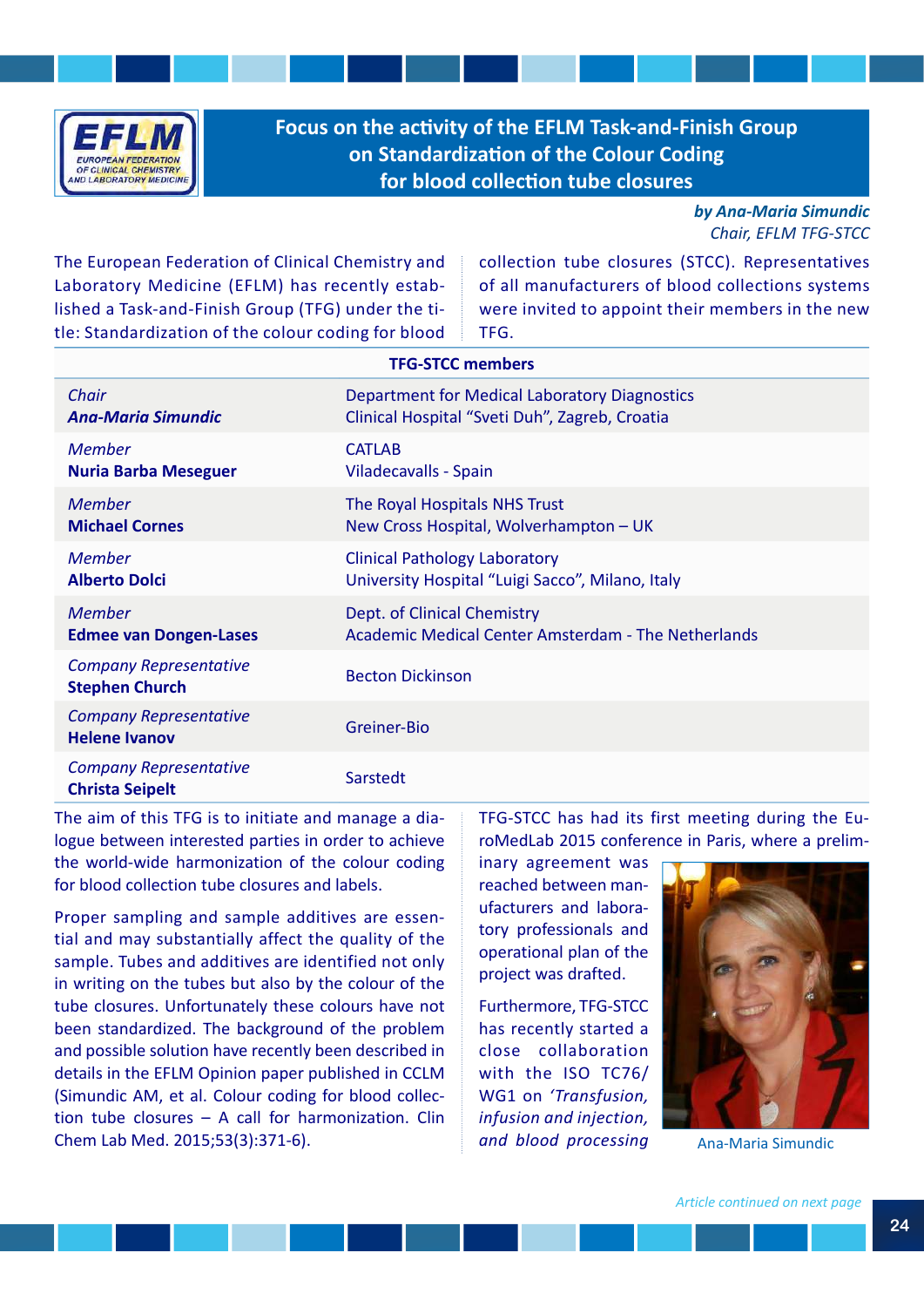*equipment for medical and pharmaceutical use'*, which is currently working on the revision of the ISO 6710 standard: *'Single-use containers for venous blood specimen collection'*. This revision of ISO 6710 would also replace the current European standard EN 14820. TFG-STCC and ISO TC76/WG1 have agreed to include (as an Informative Annex) a colour code based on the Swedish standard in the new incoming version of the ISO 6710. This is already a first encouraging result.

In order to identify barriers and obstacles which could put this important project at risk of full implementation, TFG-STCC has recently set up a short survey in order to learn whether EFLM National Societies would be willing to accept an EFLM proposal for the colour coding of the blood tube caps as the European standard. Moreover, if there are institutions, laboratories or individuals which are not in favour of such standardization we would be very interested to understand possible reasons for this.

The outcome of this survey is very important and will guide TFG-STCC in their efforts to identify the best solution for all stakeholders and achieve our goal, the world-wide harmonization of the colour coding for blood collection tube closures and labels.



EFLM TFG-STCC Proposal for the color coding standard of the blood tube closures

| Specimen type                  | Additive             | <b>ISO 4822</b><br>$(1981)$ $\neq$                   | <b>BS 4851</b><br>(1982) | ISO 6710<br>(1995) | CLSI H1-A5<br>(2003) | CLSI GP41-<br>A6*<br>(2007) | Swedish<br>standard<br>SS-872805<br>(2011) | <b>EFLM</b> proposal<br>(color) |
|--------------------------------|----------------------|------------------------------------------------------|--------------------------|--------------------|----------------------|-----------------------------|--------------------------------------------|---------------------------------|
| Serum                          | Clot activator       | Z (no aditive)                                       | White (no additive)      | Red                | Red                  | Red                         | Red                                        |                                 |
| Serum with gel                 | Gel, clot activator  | <b>NA</b>                                            | NA.                      | <b>NA</b>          | <b>NA</b>            | Red                         | Yellow                                     |                                 |
| Plasma                         | Li-Heparin           | LH (Li-heparin)                                      | Orange<br>(Li-heparin)   | Green              | Green                | Green                       | Dark green                                 |                                 |
| Plasma with gel                | Gel, Li-heparin      | <b>NA</b>                                            | <b>NA</b>                | <b>NA</b>          | <b>NA</b>            | Green                       | Light green                                |                                 |
| Plasma                         | Citrate $(1:9)$      | 9 <sub>NC</sub>                                      | Indigo                   | Light blue         | Blue                 | Blue                        | Light blue                                 |                                 |
| <b>Whole blood</b>             | Citrate (1:4)        | 4 NC                                                 | Mauve                    | Black              | Black                | <b>NA</b>                   | Black                                      |                                 |
| Whole blood                    | <b>EDTA</b>          | KE (K salt)<br>LE (Lithium salt)<br>NE (Sodium salt) | Pink                     | Lavender           | Lavender             | Lavender or<br>Pearl        | Lavender                                   |                                 |
| <b>Plasma EDTA</b><br>with gel | Gel, EDTA            | <b>NA</b>                                            | <b>NA</b>                | <b>NA</b>          | <b>NA</b>            | Lavender or<br>Pearl        | White or pearl                             |                                 |
| Plasma                         | Glycolytic inhibitor | <b>FX</b>                                            | Yellow                   | Grey               | Grey                 | Grey                        | Grey                                       |                                 |





# **News from the IFCC Website**

# **Foundation for Emerging Nations**

IFCC is pleased to announce the Foundation for Emerging Nations (FEN), a non-profit Charitable Trust devoted to supporting programmes that help to improve the quality and delivery of laboratory medicine services, particularly in emerging nations.

*Read more*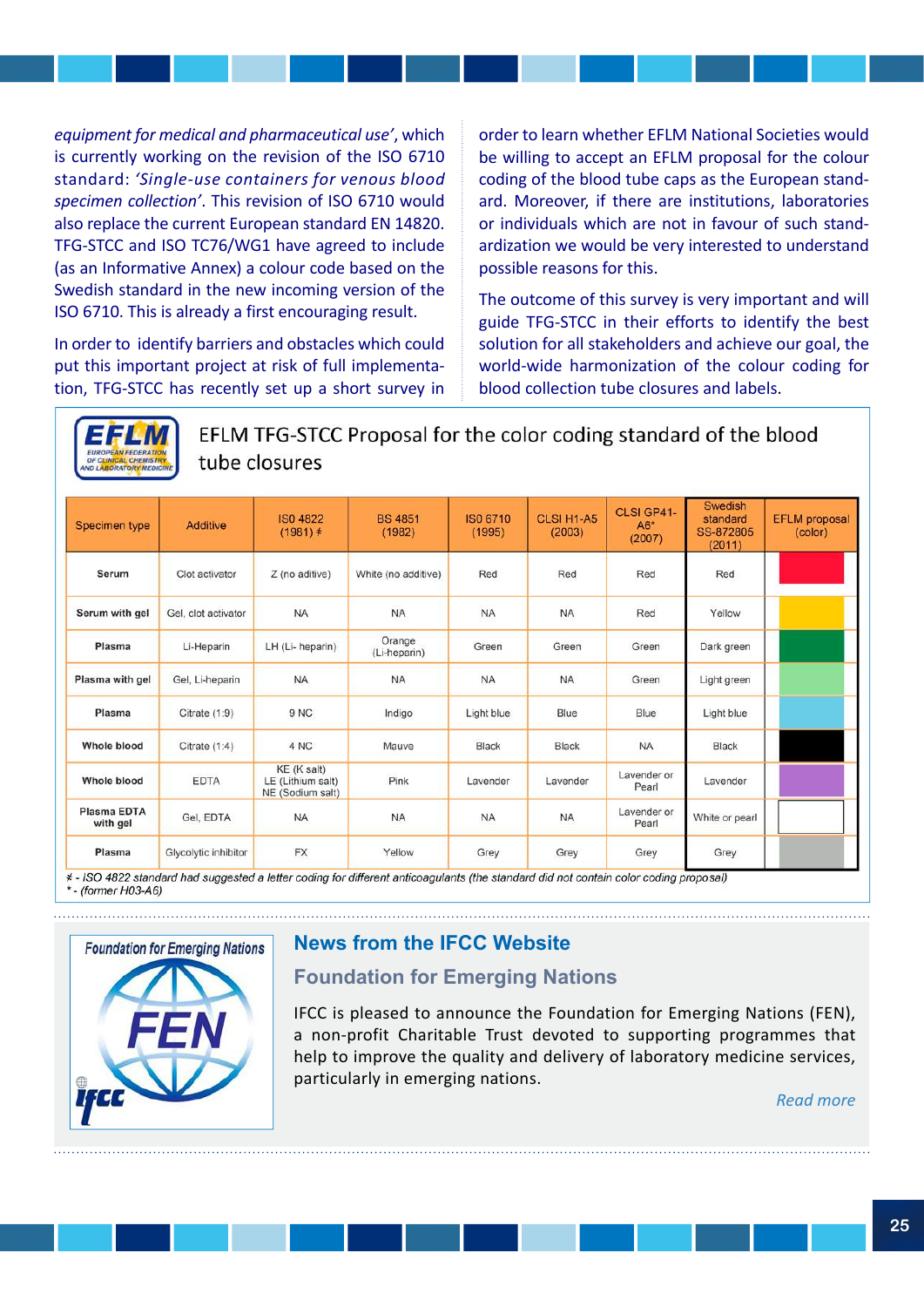

# **Focus on the activity of the EFLM Working Group on Patent Focused Laboratory Medicine**

### *by Ian D. Watson*



Ian D. Watson

The term Patient Focused Laboratory Medicine (PFLM) was coined by me for a presentation I was invited to give in Reykjavik at the 33rd Nordic Congress on Clinical Biochemistry in June 2012. My premise is, that patients are increasingly engaged with their own health and well-being, but access and understanding of laboratory investigations was limited. Internet sites vary in quality from excellent to misleading. In addition there were service, legal and patient specific factors that had to be considered should one wish to enable patients to make best use of any laboratory information provided to them.

The theme was further developed by me in other presentations in Europe and the audiences were encouraging in their responses, leading to the decision to form a Working Group within EFLM on PFLM. I was particularly delighted to share thoughts with Wytze Oosterhuis as he had similar views and had been

trying to investigate options for his own hospital. So

what are the issues we think are important?

*Chair, EFLM Working Group on Patient Focused Laboratory Medicine*

PFLM is recognised through a range on international projects recognizing the key role of Information Technology (IT) in medicine, such as: the Digital Agenda for Europe; ITFoM (IT Future of Medicine). Patients can have their DNA checked for disease risk with no referral through a physician, yet it is often impossible for patients to access commonly utilized disease markers e.g. thyroid function HbA1c for diagnosis and monitoring purposes, etc: Why?

Patients are only vaguely aware of the laboratory, they get their information from their physician; feedback may be poor; patients being told e.g. "the results are normal" but not the what and why of investigations being performed.

Patients are increasingly being given right of access to their results; in this "Age of Information" they want to know what the tests are for and what they mean, they can access general information through e.g. LabTests Online. The better informed patient will be better capable to take up an active role in the decision making process and be empowered to do so. The term "shared decision making" has been introduced for this aspect. As this becomes more widespread, could patient's physician cope with demand: maybe there is a role for the Specialist in Laboratory Medicine?

Use of internet, phone apps, increases access, but only for patients able and willing to use these approaches. Dr Amir Hannan in Manchester, has a current uptake of around 25% of his patients. However there are other issues; some patients have an 'I don't want to know' approach to their results (1), yet for others, even when they have been told their results and what they mean, their recall is poor though they express satisfaction with their treatment (2). Decision aids help retention, but the effect last around 12 months and worsens with time (3).

*Article continued on next page*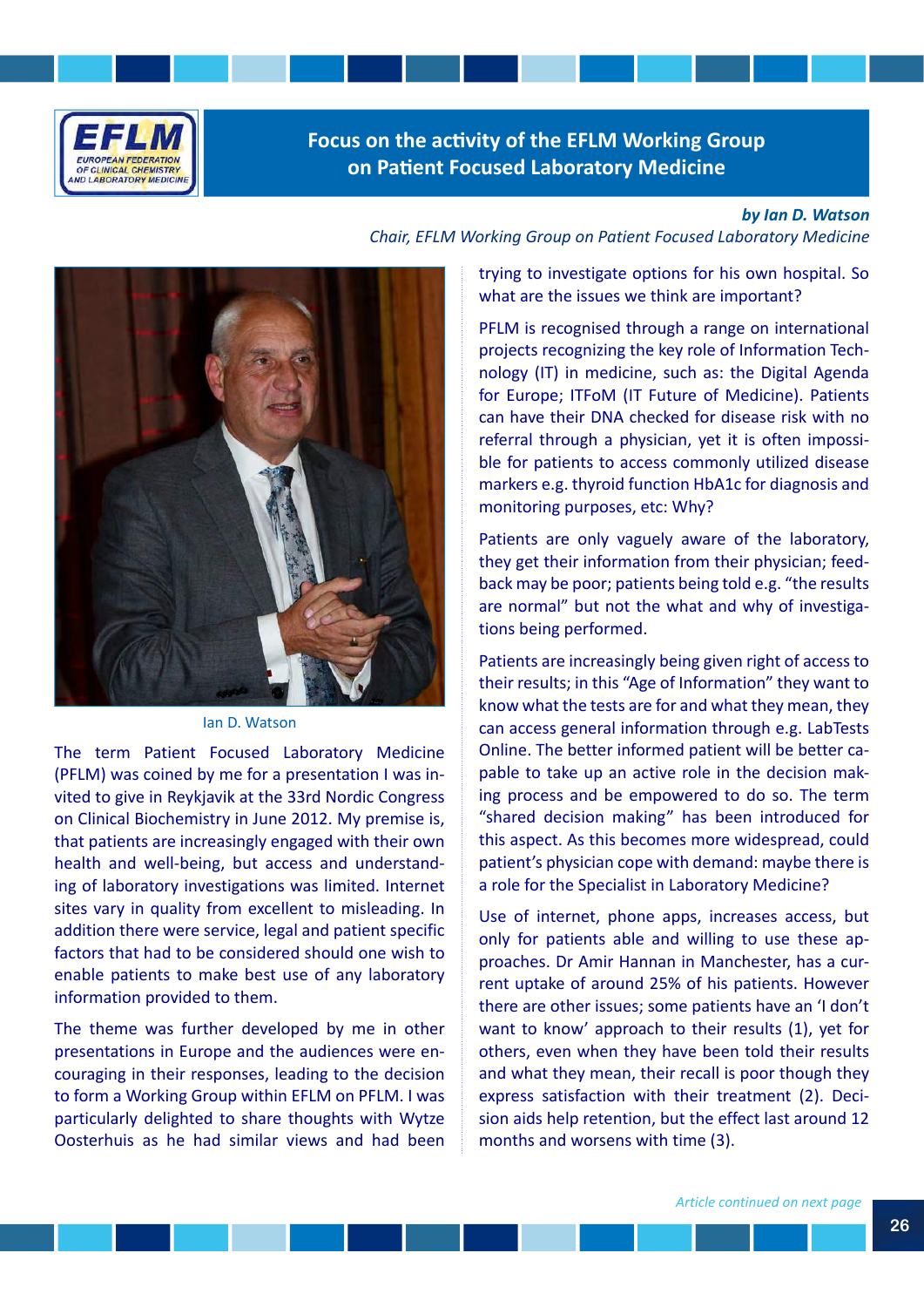Numeracy and literacy are significant factors: the way numeric data is expressed can confuse, so of: 1 in 100, 10 in 1000 and 1%, percentage was significantly better understood whether innumerate, numerate or highly numerate (4), better yet was to provide information pictorially (5), particularly so for elderly (>75y) patients. Health literacy is impaired particularly in those for whom the native language is their second language, but issues of culture, gender, and age all come in to play in different ways (6).

Patients must recognize that errors can occur, so all involved with collection, analysis and interpretation make every effort to minimize errors of any kind and to act promptly when they are detected. It should be noted that it has been shown that patients themselves can play an important role in the detection and mitigation of errors (7).

So, patients receive their results, but may not be reassured by them, nor understand them, indeed may have negative emotional responses to them. There is clearly a complex issue to address and limited resource; can Specialists in Laboratory Medicine address this? The EFLM Working Group on Patient Focused Laboratory Medicine sought the views of European professionals: the majority were in favour of providing support to patient's understanding of their results. A recent survey by the same group of patients views in several European countries demonstrated that patients too were in favour of the proposition that Specialists in Laboratory Medicine provided them with support.

There is no doubt that such a change in role will be fundamental and challenging, yet in the information age where knowledge is key this is the direction

Laboratory Medicine must go if it is to remain relevant to the patient experience.

For this to happen requires your active engagement!

### **References:**

- 1. Dawson E, Savitsky K, Dunning D. '"Don't Tell Me, I Don't Want to Know": Understanding People's Reluctance to Obtain Medical Diagnostic Information. J Appl Social Psychol 2006; 36: 751-68.
- 2. Hobbs FD, Erhardt LR, Rycroft C. The From The Heart study: A global survey of Patient Understanding of Cholesterol Management and Cardiovascular Risk and Physician-Patient Communication. Curr Med Res Opinion 2008;24: 1267-78.
- 3. Asimakpoulou KG, Fox C Spimpolo, J Marsh S, Skinner TC. The Impact of Different Time Frames of Risk Communication on Type 2 Diabetes Patients' Understanding and Memory for Risk of Coronary Heart Disease and Stroke. Diabetic Medicine 2008; 25: 811-7.
- 4. Woloshin S, Schwartz LM. Communicating Data about the Benefits and Harms of Treatment: A Randomized Trial. Ann Intern Med 2011; 155: 87-96.
- 5. Fuller R, Dudley N, Blacktop J. How Informed is Consent? Understanding of Pictorial and Verbal Probability Information by Medical Inpatients. Postgrad Med 2002; 78: 543-4.
- 6. Buetow S, Liew KL, Kenealy T, Dovey S, Elwyn G. Approaches to Reducing the Most Important Patient Errors in Primary Health Care: Patient and Professional Perspectives. Health & Social Care 2010;18: 296-303.
- 7. Graham DG, Harris DM, Elder NC, Emserman CB, Brandt E Staton EW, et al. Mitigation of Patient Harm from Testing Errors in Family Medicine Offices: A Report from the American Academy of Family Physicians. Qual Saf Health Care 2008; 17: 201-8.



# **News from the IFCC Website**

## **IFCC Annual Report 2015**

The 2015 IFCC Annual Report is now available. Peruse all the activities performed in 2015 by the IFCC, at a glance.

*Read More*